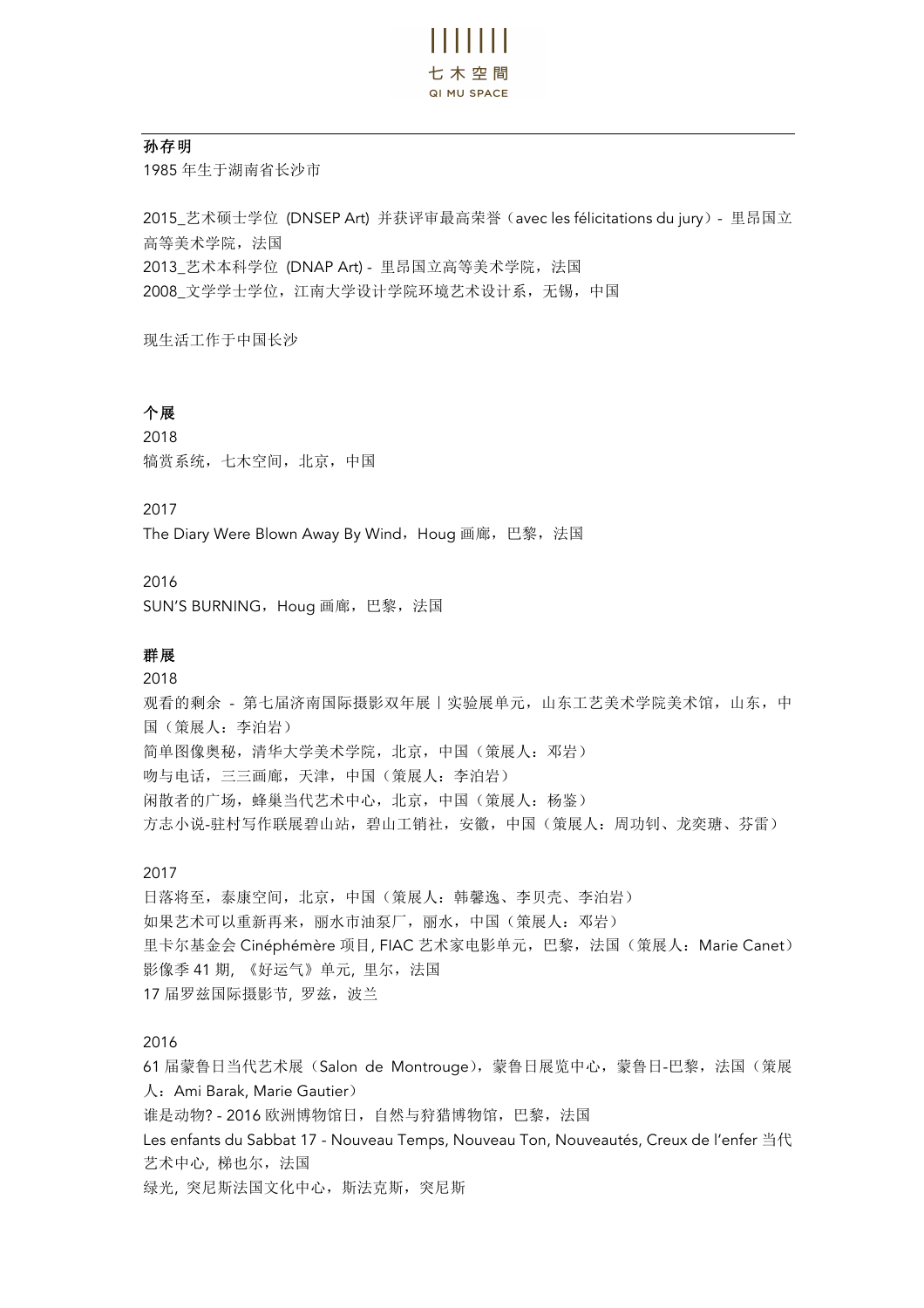$\frac{1}{2}$ 七木空間 QI MU SPACE

#### 2015

另一种阴谋/13 届里昂双年展平行项目, BF15 艺术中心、里昂美术学院画廊, 里昂, 法国 摄影师的电影,博杜安宫,巴黎,法国 纠正日常,W 工作室, 庞坦-巴黎,法国 身体的感觉,入选 33 届都灵电影节项目, Rai 制作中心,都灵,意大利 身体的感觉,入选 67 届意大利大奖赛, Rai 制作中心,都灵,意大利 首届国际艺术与设计学院主题展,阿尔波蒂娜皇家艺术学院,都灵,意大利 La Nuit de l'Année, 阿尔勒国际摄影节, 阿尔勒, 法国 周日放映, Houg 画廊, 巴黎, 法国 2015 影像马拉松,里昂国立高等美术学院,里昂,法国

#### 2014

摄影之夜,博杜安宫,巴黎,法国 纸·在 - 艺术跨年展, 天津美术馆, 天津, 中国

# 2013

29 届 Flare 放映之夜 - 欧洲艺术学院电影之夜, 拉拍雷放映中心, 蒙彼利埃, 法国 1 分钟视频竞赛, VIDEOFORMES, 克莱蒙费朗, 法国

### 2012

相约工作室, 里昂美术学院画廊,里昂,法国

### 驻留及其他项目

2018 年 7 月 7-8 日 写作诸历史,UCCA 大客厅,北京,中国

2017 年 12 月 26-27 日 艺术家在田野:珠三角工厂大考察,东莞 21 空间美术馆、广州美术学院美术馆、《打边炉》,广 东,中国

2017 年 3 月-5 月 Résidences Secondaires, Parc Saint-Léger 当代艺术中心,普盖莱奥,法国

2015 年 6 月 4-9 日 Moly-Sabata - 艾伯特·格莱兹基金会,萨布隆,法国

### 出版/展览目录

2017 丽水摄影节《如果艺术可以重来》,中国民族艺术摄影出版社,p.64-75, 2017 Les Enfants du Sabbat - Collection Mes pas à faire au Creux de l'Enfer, p.98-106, 2016 61 届蒙鲁日当代艺术展 Salon de Montrouge, p.106-107, 2016 身体的感觉,都灵阿尔波蒂娜皇家艺术学院出版, p.154, 2015 Désirs d'ici, Amours de Chine, 中国艺术家在法国, area 杂志 30 期, p.90, 2015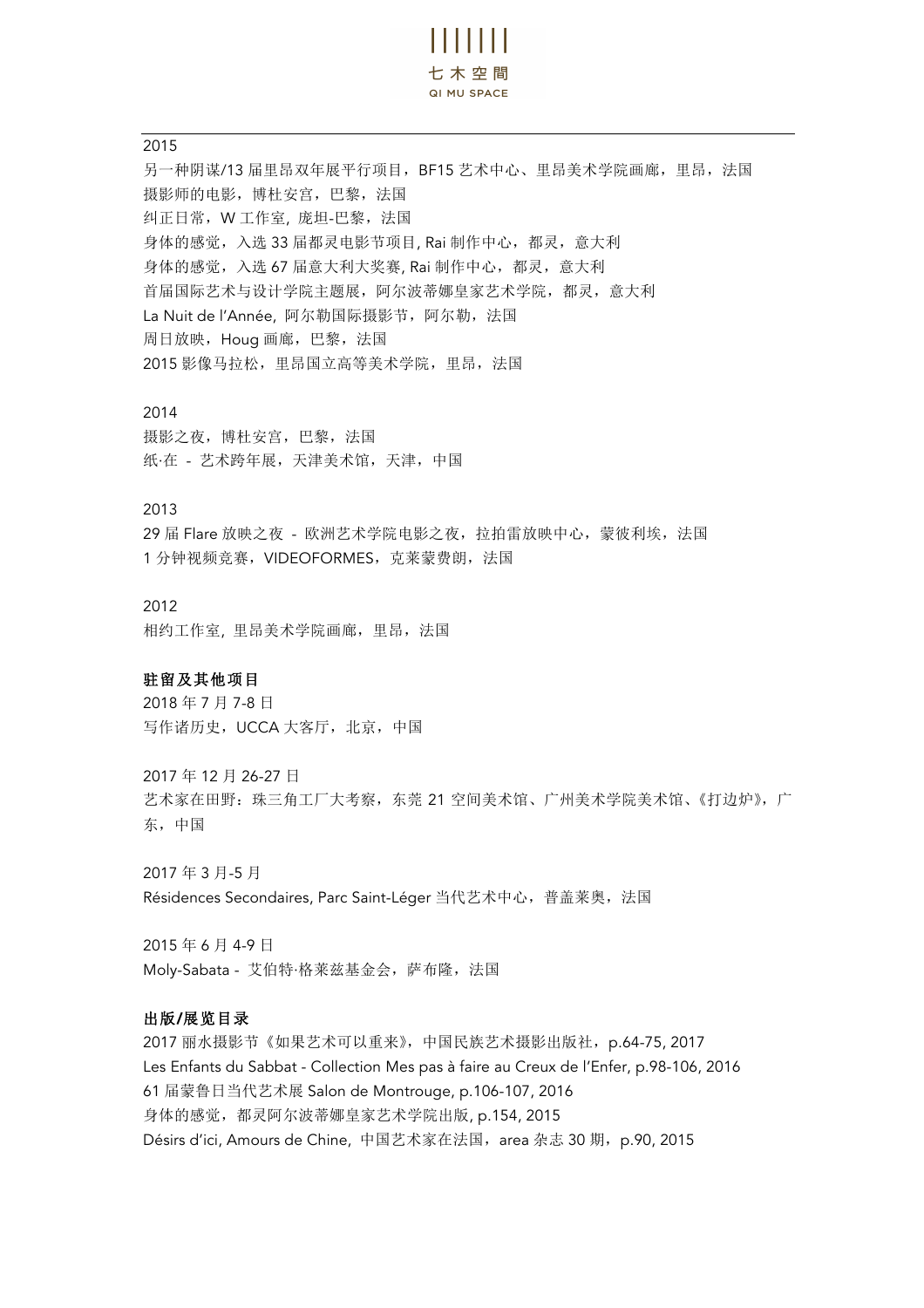

# SUN Cunming

Born in 1985 in Changsha, China.

2015

MFA (DNSEP Art) with honors - École nationale supérieure des beaux-arts de Lyon, France 2013 BFA (DNAP Art) - École nationale supérieure des beaux-arts de Lyon, France 2008 Bachelor (BAC+4), Environnemental Design - School of Design of Jiangnan University, Wuxi, China

Lives and works in Changsha, China.

# SOLO SHOW

2018 Addictive Document, Qi Mu Space, Beijing, China

2017

The Diary Were Blown Away By Wind, Galerie Houg, Paris, France

2016

SUN'S BURNING, Galerie Houg, Paris, France

# GROUP SHOWS

2018

The 7th Jinan International Photography Biennial, Jinan, China The Mystery of Simple Image, Tsinghua University, Beijing, China Kiss And Tel, Sun Sun Gallery, Tianjin, China Flaneur's Square, Hive Center for Contemporary Art, Beijing, China Gazetteer Novel, Bishan Gong Xiao She, Huangshan, China

2017

Bad New Days Ahead, Taikang Space, Beijing, China If Art Can Start A New Again, Oil pump factory, Lishui, China ( cur. Deng Yan )

2016

61st Salon de Montrouge, Beffroi de Montrouge, Montrouge, France. ( cur. Ami Barak and Marie Gautier) Les enfants du Sabbat 17 - Nouveau Temps, Nouveau Ton, Nouveautés, le Creux de l'enfer, Thiers, France

Le Rayon Vert, Maison de France de Sfax / Institut Français de Tunisie, Tunisia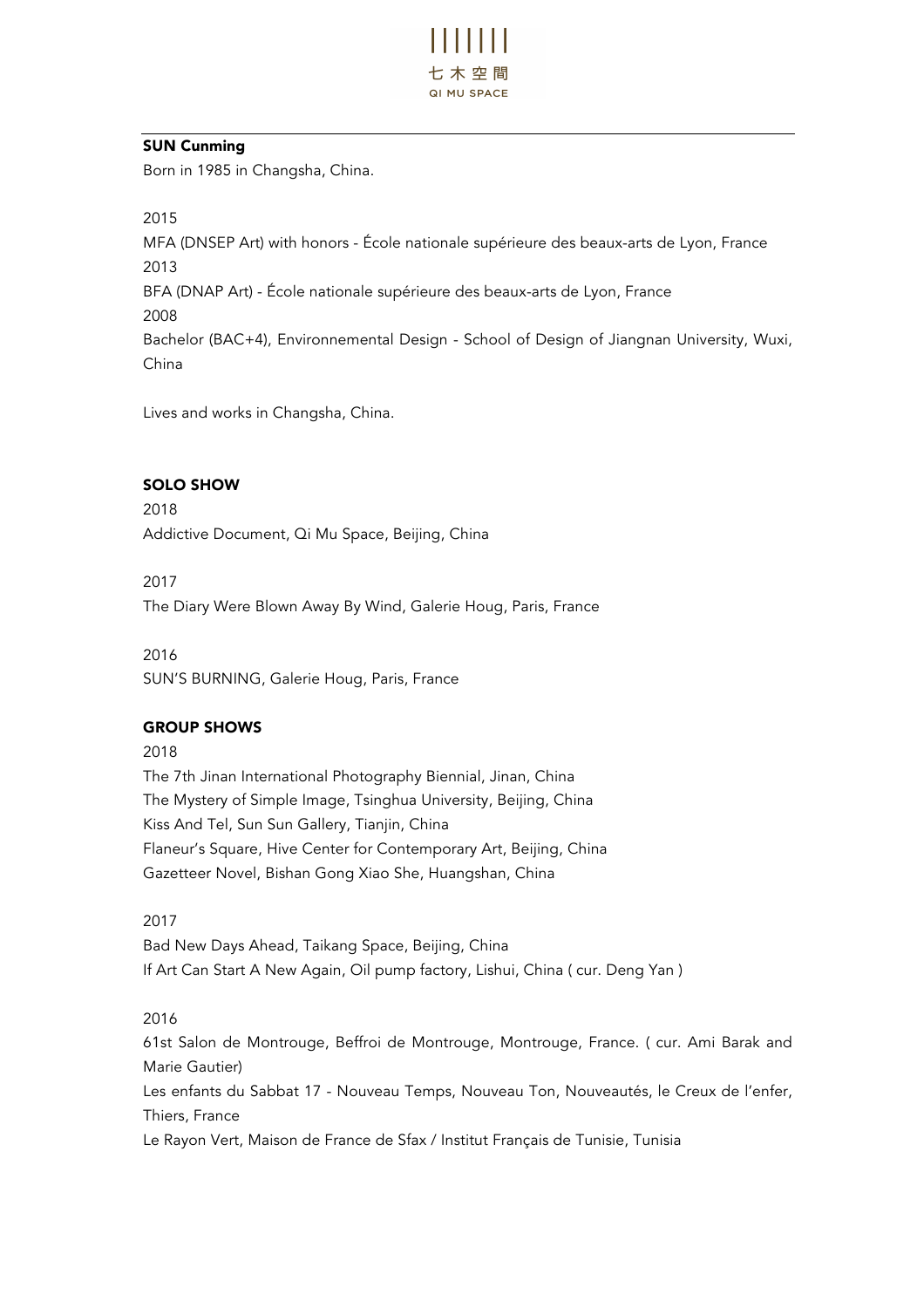

## 2015

Une autre conspiration / En Résonance avec 13e Biennale de Lyon, BF15 et Réfectoire des Nonnes, Lyon, France

Remediate The Everyday, Atelier W, Pantin, France

The Sense of the Body, program during 33rd Torino Film Festival, Rai Production Center, Torino, Italy

The Sense of the Body, program during 67th Prix Italia, Rai Production Center, Torino, Italy First International Festival of Schools of Art and Design, Accademia Albertina, Torino, Italy

## 2014

Art on papers - New Year Exhibition, Museum of Fine Art of Tianjin, Tianjin, China

## SCREENINGS

2017

Cinéphémère - Fondation d'Entreprise Ricard, FIAC Hors les Murs, Paris, France ( cur. Marie Canet )

Saison Vidéo #41, programme La bonne fortune, with Kristina Incuiraité, Lille, France Fotofestiwal - International Festival of Photography, Łódź, Poland

# 2016

Qui sont les animaux? - Nuit des Musées 2016, Musée de la Chasse et de la Nature, Paris, France

## 2015

Le cinéma des photographes, Pavillon Carré de Baudouin, Paris, France La Nuit de l'Année, Les Rencontres d'Arles, Arles, France Sunday's Screening, Galerie Houg, Paris, France Marathon vidéo 2015, ENSBA Lyon, Lyon, France

## 2014

Les Nuits Photographiques, Pavillon Carré de Baudouin, Paris, France

## 2013

Soirée Flare #29, Films des Ecoles d'Art d'Europe, Centre Rabelais, Montpellier, France Compétition vidéo 1 minute, VIDEOFORMES, Clermont-Ferrand, France

## **RESIDENCIES**

March - May 2017 Résidences Secondaires, Parc Saint-Léger, centre d'art contemporain, Pougues-les-Eaux, France 4 - 9 June 2015 Moly-Sabata - Fondation Albert Gleizes, Sablons, France